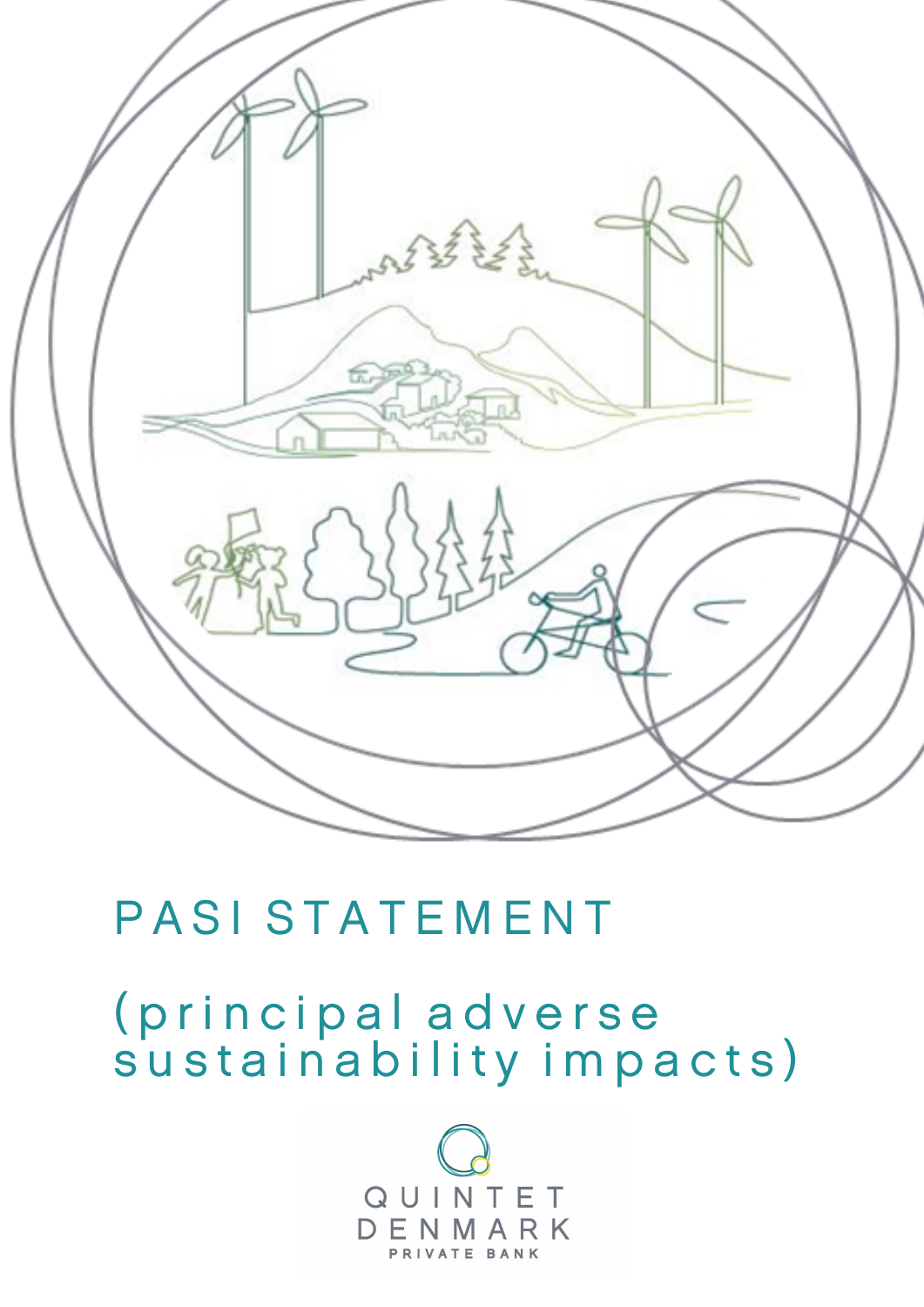

# PRINCIPAL ADVERSE SUSTAINABILITY IMPACTS (PASI) STATEMENT

Name FMP: Quintet Danmark filial af Quintet Private Bank (Europe) S.A., LEI of FMP: KHCL65TP05J1HUW2D560

#### **Introduction**

Quintet's sustainable investment policies cover a wide range of sustainability aspects that are incorporated in our day-to-day investment decision-making. This includes the negative impacts of our investment decisions on sustainability factors, which are also called adverse impacts. The most significant adverse impacts are referred to as principal adverse impacts (hereafter: PAIs).

Quintet has stringent due diligence policies in place to identify, measure, and assess PAIs and consider them in our investment-decision making. The way they are considered is a mix of different methods, such as engagement, voting, and exclusions. Quintet offers a range of financial products across assets classes with different investment strategies, investment objectives, and binding rules related to sustainability factors. Quintet allocates a significant portion of our client's assets to financial products of external managers. As a consequence, the exact combination and application of the methods we use differs among financial products. However, wherever possible and feasible, we have minimum safeguards in place that are considered in line with the nature of the financial product.

In line with the requirements of the EU's Sustainable Finance Disclosure Regulation (SFDR), Quintet provides entity level information about the way the PAIs are considered. In addition, Quintet will report annually on the mandatory and certain additional PAIs for the investments we have made. We have included in this Principal Adverse Sustainability Impacts (PASI) Statement an overview of how we currently consider the PAIs (see section A). This is based on the draft list of mandatory and optional PAIs that the European regulators have identified. As this is still a draft list, the exact mandatory PAIs and optional PAIs may still be subject to change. Once there is more clarity on the final list of PAIs that will be mandatory and optional, we will include in our investment approach any of the mandatory PAIs that are not yet part of our investment approach. This implies that we will formally include these PAIs in our sustainable investment policies, monitoring, and reporting. In addition, in case of a lack of reliable data for specific PAIs, we will indicate what we are doing to try to obtain them.

In this PASI Statement we provide additional information on how the PAIs are considered at Quintet, which is structured in the following way:

- A. Description of principal adverse sustainability impacts
- B. Description of policies to identify and prioritise principal adverse sustainability impacts
- C. Engagement policies
- D. References to international standards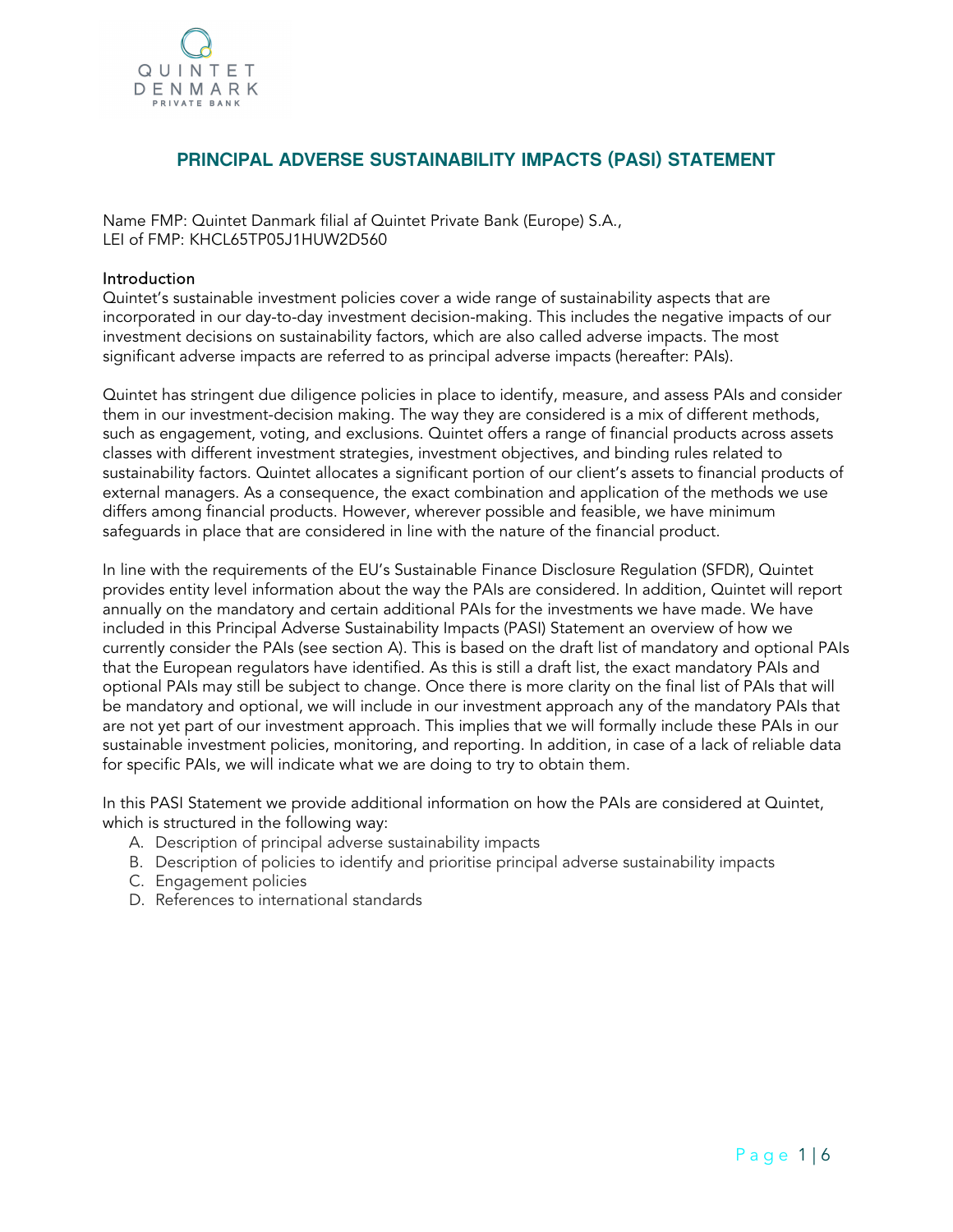

# DESCRIPTION OF PRINCIPAL ADVERSE SUSTAINABILITY IMPACTS

Quintet has a long history in responsible and sustainable investment and the consideration of a wide range of sustainability aspects in our investment decision-making. Mitigating the adverse impacts of our investments is an important part of this. Given the large variety of financial products that we employ to order to meet different client needs, there are differences between the way sustainability considerations are reflected in our financial products. This also applies to the adverse impacts of our investment decisions – the selection of PAIs that are considered and the degree and way they are (or can) be considered depends on the type of financial product. Our financial products that have an explicit and binding sustainable investment objective structurally consider a wide range of PAIs. In the case of financial products that have explicit and binding rules related to environmental or social characteristics, whether the PAIs are considered, as well as how they are considered depends on the specific nature and approach of the financial product. In all cases we have minimum safeguards in place that are considered, where possible and feasible, in line with the nature and investment approach of the financial product.

While it's not yet clear what PAIs will be mandatory to report on at the entity level, we have provided in the table below an overview of the PAIs that are already part of our sustainable investment policies and that are currently categorized as mandatory by the European regulators. The table includes a short description of what they entail and how we currently consider them.

| Adverse sustainability<br>indicator                                                                                                                                                  | <b>Metric</b>                                                                                                                                                                                                                                         | Information on the<br>primary methods to<br>consider the PAI |
|--------------------------------------------------------------------------------------------------------------------------------------------------------------------------------------|-------------------------------------------------------------------------------------------------------------------------------------------------------------------------------------------------------------------------------------------------------|--------------------------------------------------------------|
| <b>GHG</b> emissions                                                                                                                                                                 | Scope 1 GHG emissions, Scope 2 GHG<br>emissions, Total GHG emissions. Scope 3 GHG<br>emissions will be included as of 2023, and first<br>reported on in 2024. Multiple greenhouse gases<br>are considered and expressed in terms of<br>tonnes of CO2. | Engagement, voting,<br>exclusions.                           |
| Carbon footprint                                                                                                                                                                     | Carbon footprint. This relates to the GHG<br>emissions of investee companies (relative to the<br>investment by Quintet), divided by the value of<br>all Quintet investments.                                                                          | Engagement, voting,<br>exclusions.                           |
| GHG intensity of<br>investee companies                                                                                                                                               | GHG intensity of investee companies. This is a<br>ratio of the GHG emissions of companies<br>divided by their revenues, multiplied by the<br>percentage of these investments relative to all<br>Quintet investments.                                  | Engagement, voting,<br>exclusions.                           |
| Violations of UN Global<br>Compact principles and<br>Organisation for<br><b>Economic Cooperation</b><br>and Development<br>(OECD) Guidelines for<br><b>Multinational Enterprises</b> | Share of investments in investee companies that<br>have been involved in violations of the UNGC<br>principles or OECD Guidelines for Multinational<br>Enterprises.                                                                                    | Exclusions,<br>engagement.                                   |
| Board gender diversity                                                                                                                                                               | Average ratio of female to male board members<br>in investee companies.                                                                                                                                                                               | Voting, engagement.                                          |
| Exposure to<br>controversial weapons<br>(anti-personnel mines,                                                                                                                       | Share of investments in investee companies<br>involved in the manufacture or selling of<br>controversial weapons.                                                                                                                                     | Exclusions.                                                  |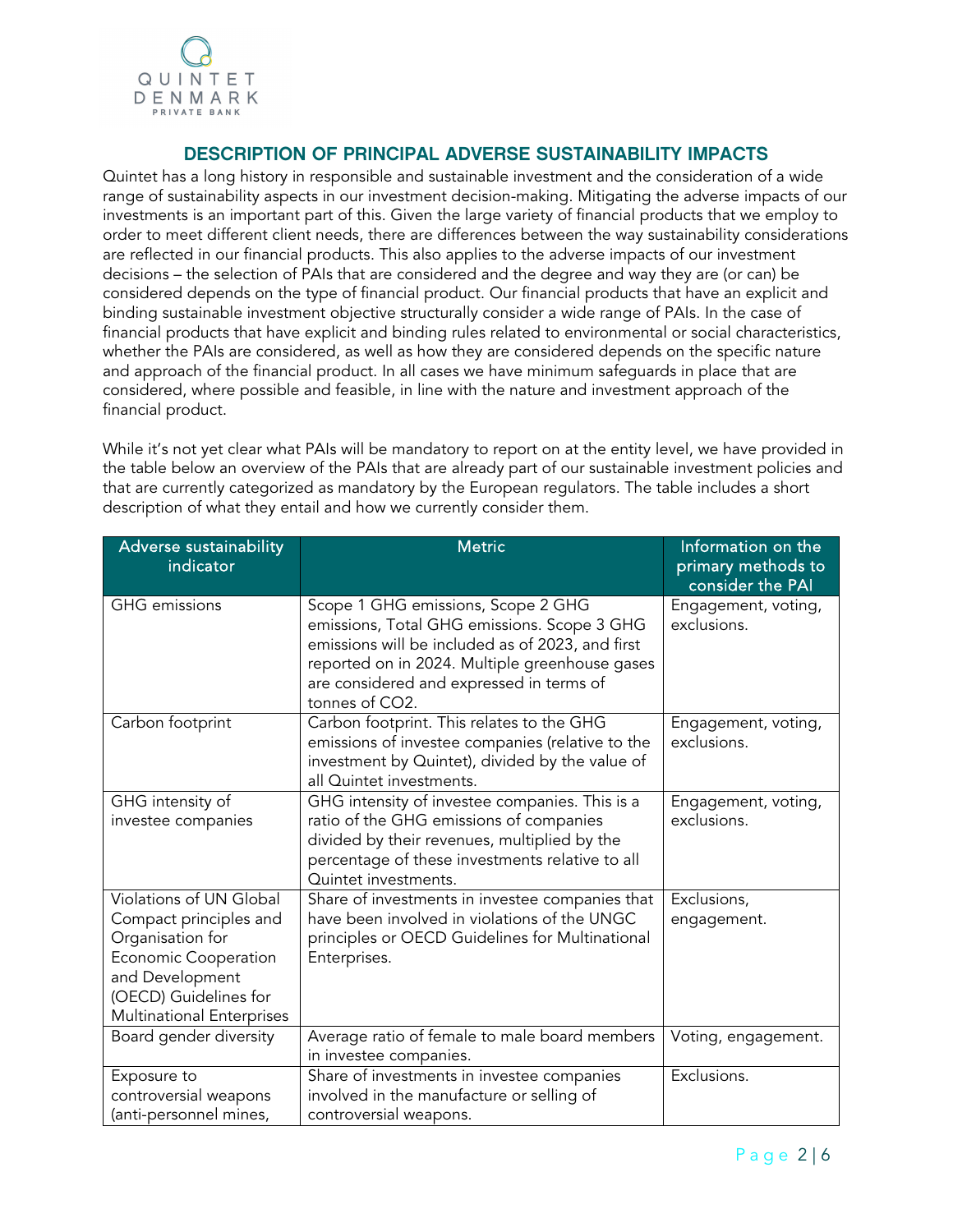

| Adverse sustainability<br>indicator                   | <b>Metric</b>                                                                                                                                                                                                                                                              | Information on the<br>primary methods to<br>consider the PAI |
|-------------------------------------------------------|----------------------------------------------------------------------------------------------------------------------------------------------------------------------------------------------------------------------------------------------------------------------------|--------------------------------------------------------------|
| cluster munitions,                                    |                                                                                                                                                                                                                                                                            |                                                              |
| chemical weapons and                                  |                                                                                                                                                                                                                                                                            |                                                              |
| biological weapons)                                   |                                                                                                                                                                                                                                                                            |                                                              |
| Investee countries<br>subject to social<br>violations | Number of investee countries subject to social<br>violations (absolute number and relative<br>number divided by all investee countries), as<br>referred to in international treaties and<br>conventions, United Nations principles and,<br>where applicable, national law. | Exclusions.                                                  |

We will ensure that all mandatory PAIs are included in our sustainable investment policies once the PAIs are finally determined. In addition, we will update the above table to show all mandatory PAIs and in case we don't (yet) consider one of the mandatory PAIs, we will provide a description of the rationale. For example, data availability is a concern for various PAIs. If reliable data are not yet available for certain PAIs, we will disclose these gaps and we will work with relevant research providers to try to obtain the data. In these cases, we will regularly report on the status.

Furthermore, once the PAIs list is definite, we will also identify which of the optional PAIs are structurally part of our sustainable investment approach and include these in the table. We will report for the first time quantitatively on the individual PAIs by 30 June 2023, which will be based on calendar year 2022.

Finally, once we have updated our sustainable investment policies based on definite list of mandatory PAIs, we will ensure that our internal due diligence, monitoring, and reporting mechanisms are updated to reflect these new PAIs as well. Parallel to that, this will also be integrated in our requirements for external managers, which will be reflected in the selection of managers, appointment of managers (when relevant), monitoring, periodic reviews, and reporting.

## DESCRIPTION OF POLICIES TO IDENTIFY AND PRIORITISE PRINCIPAL ADVERSE SUSTAINABILITY IMPACTS

Quintet has defined a sustainable investment framework based on international sustainability frameworks and standards, best practices, and guidelines of industry bodies. It is also based on our internal expertise and views on sustainable development. This is expressed in minimum requirements that investments must adhere to and additional requirements that are incorporated in various aspects of our sustainable investment approach, such as engagement and voting. Our due diligence process leverages various inputs from specialized external parties, such as ESG research, ESG data, engagement insights, and voting analyses and recommendations. This is subsequently applied to our investment universe, for which we assess whether investments are in line with our requirements. In case they are not, these investments are either excluded from the investment universe, or incorporated in our engagement program in order to mitigate the adverse impacts. Please refer to section C for more information about our engagement approach. In addition, when investments meet our requirements, but severe issues are identified in relation to adverse impacts, such issues are addressed as part of our engagement activities, as well as through our voting decisions. While we do not prioritize one PAI over the other, when choices need to be made regarding the allocation of resources, we focus on the largest investments that we hold on behalf of our clients, investments with the largest adverse impacts, and those cases in which we believe there is the highest likelihood of our efforts leading to meaningful beneficial change.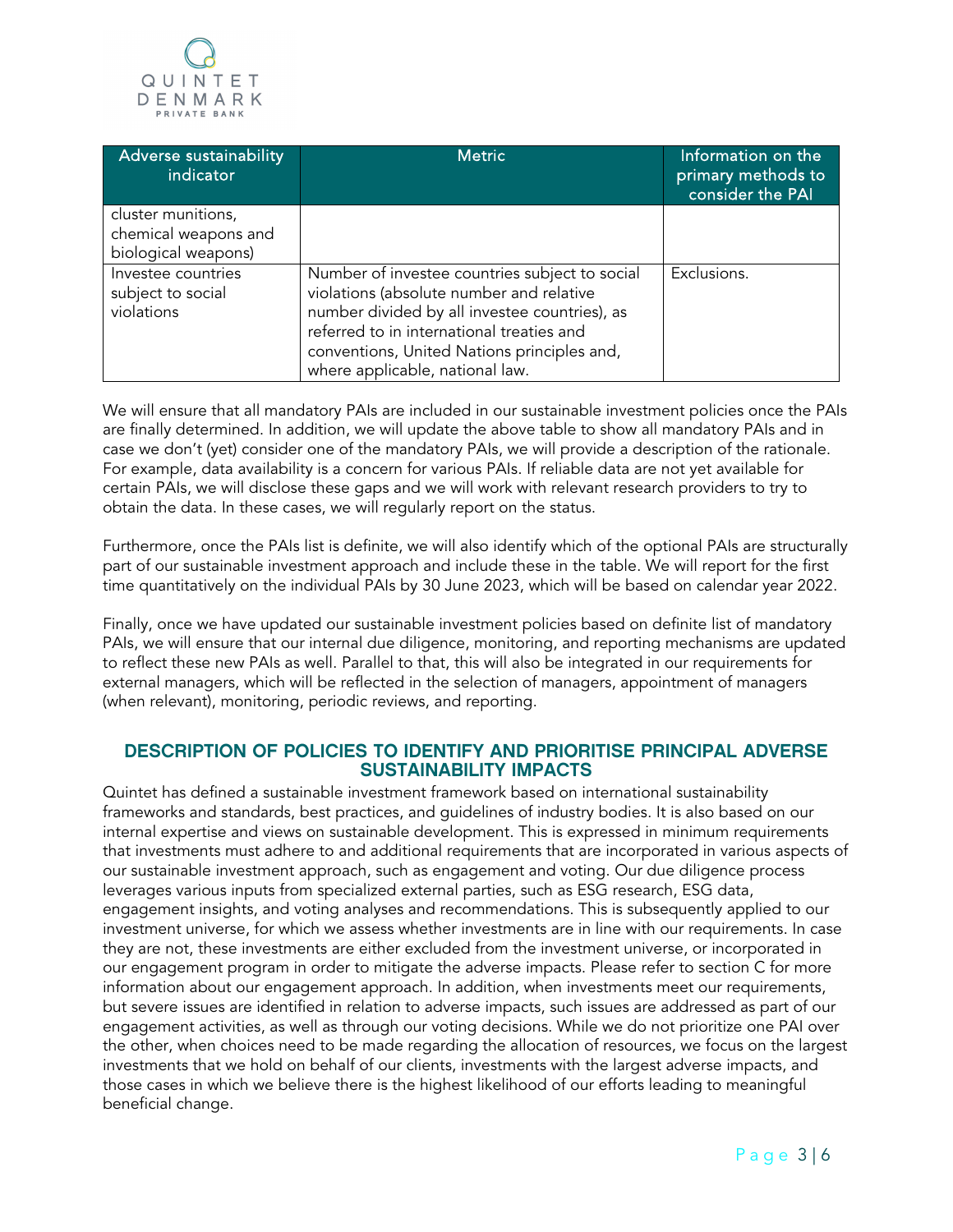

Furthermore, we have a due diligence process in place in which we review the capabilities, policies and approach of our external managers in relation to sustainable investment, which includes the way they consider adverse impacts. We expect our external managers to consider PAIs in a manner that is in line with the specific nature and investment objectives of the financial product. This includes having structural due diligence, monitoring, and reporting mechanisms in place in relation to the adverse impacts that are binding elements of the financial product. As part of our own due diligence and monitoring of external managers, we subsequently review the periodic reporting of the external managers for each financial product and the managers are required to frequently fill in extensive due diligence questionnaires in which they need to describe their policies, engagement and voting activities, results, and plans.

## ENGAGEMENT POLICIES

At Quintet, sustainability is at the heart of our business and drives our investment philosophy. Active ownership is a fundamental part of our investment process, and vital to reducing adverse sustainability impacts.

We believe we can create better outcomes for our clients by actively engaging when we invest. Our investment policy emphasizes our ability to create positive change by being active owners, which we believe to be vital to improving long-term investment returns for our clients. Actively exercising the influence we have as an investor and investment manager is consistent with both the fiduciary duties we have for our clients and our objective to be a sustainable company.

Active ownership involves monitoring the investments we make, identifying environmental, social and governance (ESG) issues, strategic problems or opportunities for improvement, engaging with management teams or investment managers, voting at general meetings, and other efforts to encourage positive change for the long-term benefit of our clients and the world.

Since we also invest client assets with other asset managers, we hold them to the same high standards regarding active ownership, and we engage with those managers to ensure that they are active owners on behalf of our clients.

#### Choice for collaborative engagement, use of expertise

Since Quintet represents a diverse group of clients with diverse holdings across the investment universe, we invest in a wide range of companies. As many of these companies are large, our direct investments may be small relative to the size of these firms. To be effective in engaging with these companies, we believe that collaborative engagement is likely to achieve better results than efforts we might undertake on our own. We have therefore hired specialised external service providers to conduct engagement and voting on our behalf. In cases where collaborative engagement is not practical, we may undertake direct engagement ourselves with the companies we invest in.

#### Engagement priorities

The primary focus of Quintet's engagement is to address companies' key risks, challenges and opportunities, covering environmental, social, governance, strategy, risk and communication matters. Our ultimate objective is to create value for investors, the company, and people and the planet.

Quintet works with its engagement partner Equity Ownership Services (EOS) at Federated Hermes to give special attention to companies that violate the principles of the UN Global Compact, or that have experienced significant ESG controversies. The engagement priorities are currently focused on the most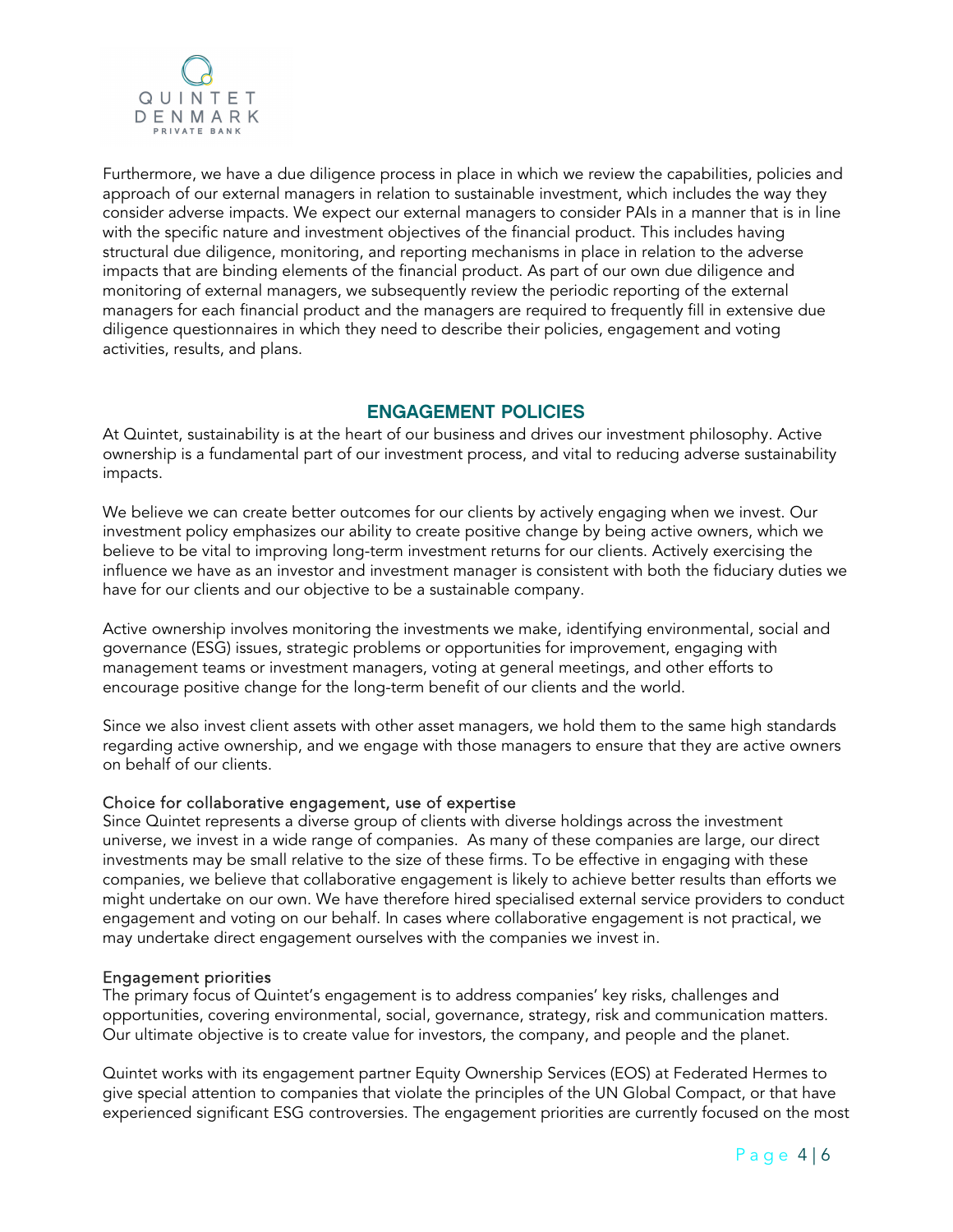

material drivers of long-term value, with four priority themes: climate change, human and labour rights, human capital management and board effectiveness.

Climate change is an ongoing priority. Quintet is a member of Climate Action 100+, a collaborative investor engagement initiative that seeks to ensure that the world's largest corporate greenhouse gas (GHG) emitters take action to reduce GHG emissions. We believe this is a logical step to protect our planet, as we recognise the importance of climate risk for our investments. Investors participating in Climate Action 100+ engage the world's largest 100 "systemically important emitters" and 60 other companies that have been identified as being key to the transition to a net zero emissions economy.

Engagement priorities are reviewed annually, and we provide our insights and priorities as part of the priority-setting process with EOS.

#### Engagement with external fund managers

Quintet allocates a significant portion of our client's assets to external managers. Active ownership to create sustainable investor value is important for all investments, and we incorporate this conviction into the selection and monitoring of external managers. We also engage with these managers to communicate our beliefs and to understand theirs, and for insight into their active ownership policy and practice.

#### Voting priorities

Quintet works with the specialized proxy voting service provider Glass Lewis, where we have adopted an ESG voting Policy. The primary focus of Quintet's voting decisions is good governance of the organisation, including the management of material environmental and social risks. Governance structures that drive performance, create shareholder value and maintain a proper tone at the top are a key to mitigating risk and building long-term shareholder value. Boards that work to protect and enhance the best interests of shareholders are independent, diverse, have a record of positive performance, and have members with a breadth and depth of relevant knowledge and experience.

With our votes we seek to support widely-accepted enhanced environmental, social and governance practices. The ESG voting policy, which draws upon the expertise of Glass Lewis, emphasizes governance, environmental, and social matters. The ESG policy will support most governance-related shareholder proposals all environmental and social shareholder proposals aimed at enhancing a company's policies and performance or increasing a company's disclosures with respect to such issues.

## REFERENCES TO INTERNATIONAL STANDARDS

As part of our sustainable investment approach in general, as well as specifically in relation to the mitigation of adverse impacts, Quintet considers various international standards and codes. The most important ones are the United Nations' Global Compact principles, the OECD Guidelines for Multinational Enterprises, the United Nations' Guiding Principles on Business and Human Rights, and the International Corporate Governance Network (ICGN) statement on Global Governance Principles. These are embedded in our due diligence processes, as well as our monitoring and reporting. In addition, the data, research, tools and services that we receive from our business partners related to ESG risks and opportunities, exclusions, engagement, and voting are all either derived from or at least (partially) based on or related to these standards. Furthermore, we expect our external managers to apply these standards, or similar standards as considered relevant, in their investment decision-making, exclusions, engagement and voting activities, as well as in their reporting.